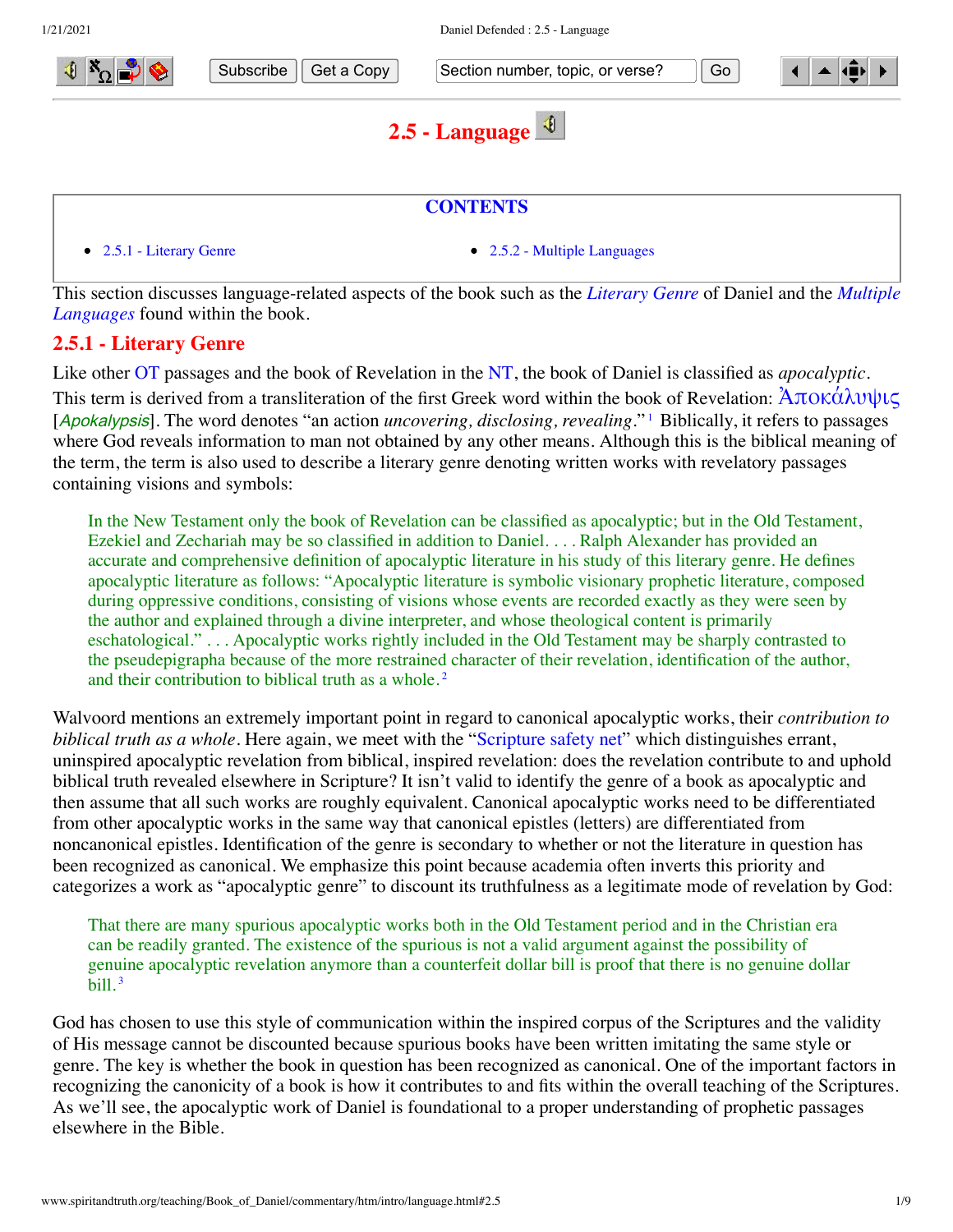#### 1/21/2021 Daniel Defended : 2.5 - Language

As many have recognized, apocalyptic passages are generally given within the context of apparent hopelessness. During times when it appears that events of history are not going according to God's plans or promises. Apocalyptic revelation is often associated with a period in which man's response to God led to judgment or postponement of promises. In the case of the book of Revelation, the Davidic king was rejected, crucified and His rule from the throne of David postponed (Acts [1:6-7](http://www.spiritandtruth.org/bibles/nasb/b44c001.htm#Acts_C1V6)) and the age of the Church began to unfold. With the book of Daniel, the Jews, Jerusalem, and even God's house (the Temple) were judged and the people taken into captivity (see *[Historical Setting](http://www.spiritandtruth.org/teaching/Book_of_Daniel/commentary/htm/intro/setting.html#2.9)*). In both cases, there were long periods characterized by disobedience and judgment but the apocalyptic message given by God underscored the fact that God's covenant faithfulness (Lev. [26:44-45;](http://www.spiritandtruth.org/bibles/nasb/b03c026.htm#Lev._C26V44) Luke [1:32\)](http://www.spiritandtruth.org/bibles/nasb/b42c001.htm#Luke_C1V32) cannot be thwarted and His sovereign will is destined to prevail upon the earth:

<span id="page-1-3"></span><span id="page-1-2"></span><span id="page-1-0"></span>Apocalyptic literature is always pessimistic in the short run, there's no hope. The die has been cast, unlike in the prophets when there's a possibility of repentance, by the time you get to the apocalyptic literature the game is over; the whistle has blown, there's no hope for repentance. There's only one option—sit it out until God intervenes. So apocalyptic literature is pessimistic in the short run, optimistic in the long run.<sup>[4](#page-6-3)</sup>

We'll see this aspect when in Daniel  $9\blacktriangleright$  where Daniel, after interceding for the restoration of Jerusalem, is given the prediction of the *[Seventy Sevens](http://www.spiritandtruth.org/teaching/Book_of_Daniel/commentary/htm/topics/seventy_sevens.html#4.6)* for the Jews and Jerusalem, including the prediction of *yet another destruction of the city* to follow the restoration under Ezra and Nehemiah which Daniel is interceding for! [5](#page-6-4)

#### **2.5.2 - Multiple Languages**

Within the book of Daniel, we find the influence of four different languages: [Hebrew,](#page-1-1) [Aramaic,](#page-1-1) [Greek](#page-3-0), and [Persian](#page-5-0). Major sections of the book are written in Hebrew and Aramaic with individual Greek and Persian terms found within the text.

The characteristics of these different languages and foreign terms found in Daniel have been the basis for a number of [attacks](http://www.spiritandtruth.org/teaching/Book_of_Daniel/commentary/htm/intro/introduction.html#2.2.4.1) by critics of the book. Assertions are made that various foreign words could not have been known by Daniel as early as the sixth century B.C. so Daniel must have been written at a [later date](http://www.spiritandtruth.org/teaching/Book_of_Daniel/commentary/htm/intro/date.html#2.4). When discussing the languages and terms, we'll touch upon reasons why this is not so. Along the way, it will become apparent how subjective many of these arguments are—frequently being based on presuppositions of scholars in combination with historical ignorance or silence. And, as in any realm of academic inquiry, many of the scholars disagree over key points. [6](#page-6-5)

#### <span id="page-1-4"></span><span id="page-1-1"></span>**2.5.2.1 - Hebrew and Aramaic**

Within the book of Daniel, Daniel [1:1](http://www.spiritandtruth.org/bibles/nasb/b27c001.htm#Dan._C1V1) > 2:4a and [8:1](http://www.spiritandtruth.org/bibles/nasb/b27c008.htm#Dan._C8V1) > [-12:13](http://www.spiritandtruth.org/bibles/nasb/b27c012.htm#Dan._C12V13) are written in Hebrew, whereas Daniel [2:4b](http://www.spiritandtruth.org/bibles/nasb/b27c002.htm#Dan._C2V4)[‣](http://www.spiritandtruth.org/teaching/Book_of_Daniel/commentary/htm/chapters/02.html#3.2.4)-[7:28](http://www.spiritandtruth.org/bibles/nasb/b27c007.htm#Dan._C7V28)[‣](http://www.spiritandtruth.org/teaching/Book_of_Daniel/commentary/htm/chapters/07.html#3.7.28) are in Aramaic. The use of Aramaic is not unique to Daniel, it is also found in Ezra, Jeremiah, and Genesis.<sup>[7](#page-6-6)</sup>

<span id="page-1-5"></span>The switch from Hebrew to Aramaic occurs in the middle of a verse,<sup>[8](#page-6-7)</sup> carefully crafted so as to coincide with the first words spoken by the [Chaldeans](http://www.spiritandtruth.org/teaching/Book_of_Daniel/commentary/htm/glossary.html#5.2.15) (Babylonian wise men) who no doubt spoke in Aramaic at the court of Babylon. The switch to Aramaic is emphasized below:

#### <span id="page-1-6"></span>Then the Chaldeans spoke to the king in Aramaic, **"O king, live forever! Tell your servants the dream, and we will give the interpretation."** (Dan. [2:4](http://www.spiritandtruth.org/bibles/nasb/b27c002.htm#Dan._C2V4)[‣](http://www.spiritandtruth.org/teaching/Book_of_Daniel/commentary/htm/chapters/02.html#3.2.4)) [emphasis added]

From this point onward, Daniel continues in Aramaic until the end of chapter 7 and then resumes in Hebrew in chapter 8, verse 1 and for the rest of the book.

It would seem that the switch to Aramaic recognizes the Gentile setting of the historic narrative which follows since Aramaic was the predominant language spoken by the heterogeneous population at Babylon. Not only was Aramaic spoken at Babylon, it was the *lingua franca* over a wide region during the sixth century B.C., especially in the realms of government and commerce. With this in mind, the use of Aramaic may also serve to indicate that the subject matter of chapters 2-7 are of special interest to non-Jews:

Since Aramaic was the *lingua franca* of this period, it seems logical that Daniel would have recorded most of his memoirs in that language. In fact, Aramaic probably was the means by which he normally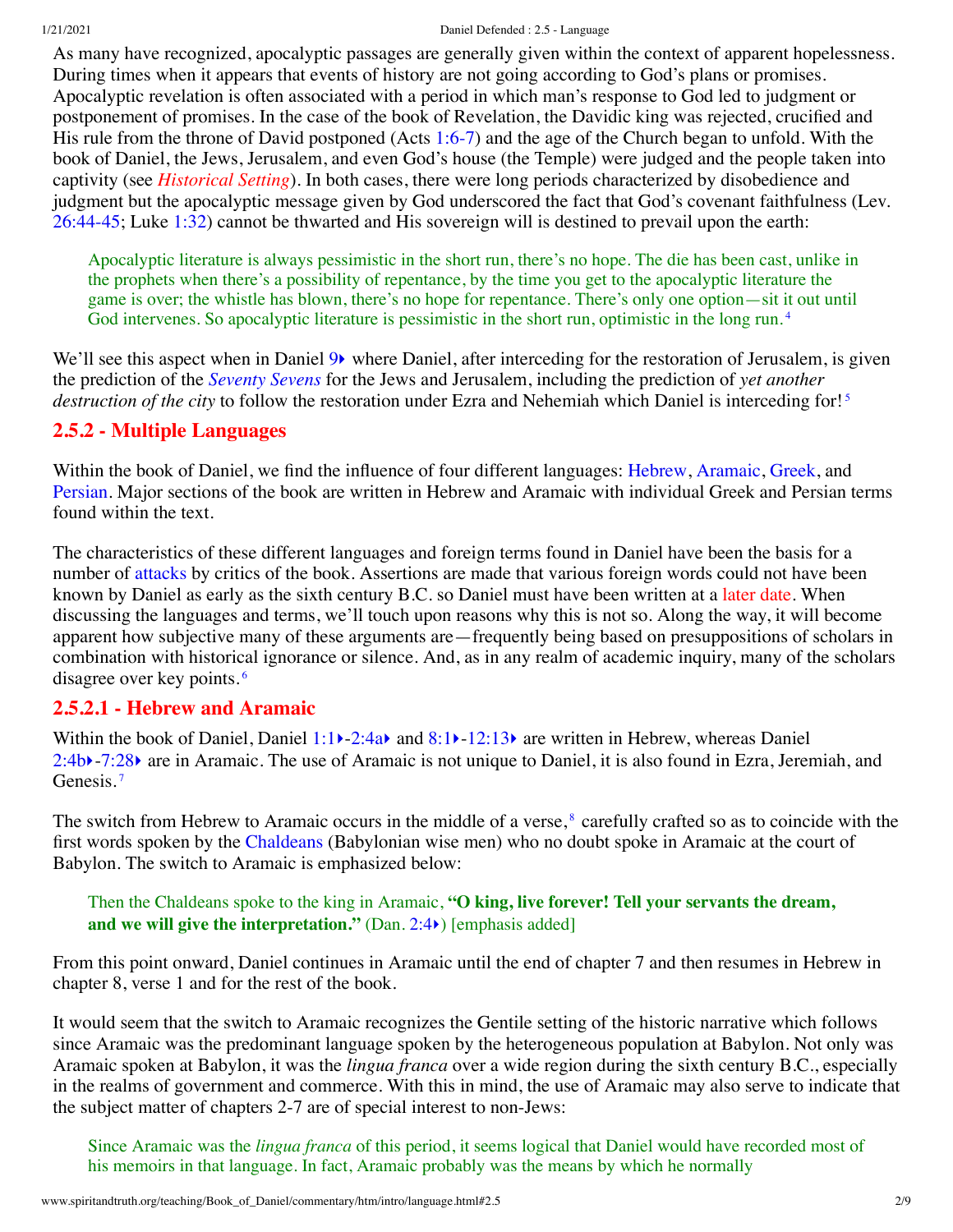**Fragment from Isaiah Scroll**

communicated. Official decrees were issued in Aramaic so that people in all parts of the empire could read them, and it is not surprising that chap. 4 was written in this language. Moreover, all the accounts in chaps. 2-6 concern Gentile kings whose activities would have been of interest to a world audience, and so this material was written in a language that non-Jews could understand. Finally, the messages concerning the four Gentile kingdoms of chap. 7 (and chap. 2) involved not only Israel but the whole world and therefore were issued in Aramaic. Regarding the Hebrew of Daniel, the introduction (chap. 1) was likely written in the prophet's native language because it reports the fate of three Jewish youth's sent to Babylon in the final days of the kingdom of Judah, an account that would have been of little interest to a Gentile audience. Like wise, chaps. 8-12 speak particularly of the fate of the Jews under tyrannical rulers (Antiochus IV and the eschatological Antichrist) and would not have been relevant to the Gentile world of Daniel's time. Daniel therefor wrote this section in Hebrew, the language of the Jews. The Aramaic was reserved for the parts of the book that had universal appeal or special relevance to the Gentile nations, and Hebrew was employed for those portions that most concerned the Jews. [10](#page-6-9)

<span id="page-2-1"></span>As to the question of why half the book was written in Aramaic and half in Hebrew, the reason for the choice is fairly obvious. Those portions of Daniel's prophecy which deal generally with Gentile affairs (the four kingdoms of



<span id="page-2-3"></span><span id="page-2-2"></span><span id="page-2-0"></span>**[9](#page-6-8)**

Nebuchadnezzar's dream, the humiliation of that king in the episode of the fiery furnace and by his seven years of insanity, and also the experiences of Belshazzar and Darius the Mede) were put into a linguistic medium which all the public could appreciate whether Jew or Gentile. But those portions which were of particularly Jewish interest (chaps. 1, 8-12) were put into Hebrew in order that they might be understood by the Jews alone. This was peculiarly appropriate because of the command in chapter 12 to keep these later predictions more or less secret and seal them up until the time of fulfillment (12:9).<sup>[11](#page-6-10)</sup>

The distinction between Hebrew and Aramaic may also emphasize the Jewish vs. Gentile themes found within Daniel, especially the contrast between God's plan for the Jews and Jerusalem (Dan. [9:24](http://www.spiritandtruth.org/bibles/nasb/b27c009.htm#Dan._C9V24) $\epsilon$ ) vs. their repression under Gentile dominion during the [Times of the Gentiles](http://www.spiritandtruth.org/teaching/Book_of_Daniel/commentary/htm/glossary.html#5.2.86) (Dan. [2:31-45](http://www.spiritandtruth.org/bibles/nasb/b27c002.htm#Dan._C2V31)); [7:1-28](http://www.spiritandtruth.org/bibles/nasb/b27c007.htm#Dan._C7V1)); cf. Luke [21:24](http://www.spiritandtruth.org/bibles/nasb/b42c021.htm#Luke_C21V24); Rev. [11:2](http://www.spiritandtruth.org/bibles/nasb/b66c011.htm#Rev._C11V2)):

The explanation I wish to offer is that the author of Daniel had two related but distinct kinds of messages to deliver. One was a message of judgment and final defeat to the Gentile world, of whom the chief representatives of the time were Nebuchadnezzar, Belshazzar, Darius, and Cyrus. The other was a message of hope and deliverance for God's oppressed but precious, holy people, the Hebrews. [12](#page-7-0)

See *[Structure](http://www.spiritandtruth.org/teaching/Book_of_Daniel/commentary/htm/intro/structure.html#2.8)* for additional information on this topic.

Evidence from the [DSS](http://www.spiritandtruth.org/teaching/Book_of_Daniel/commentary/htm/glossary.html#5.2.22) shows that these shifts between Hebrew and Aramaic have been a part of Daniel from early on:

Another question in the case of Daniel concerns the bilingual nature of the book, which in the Hebrew Bible opens in Hebrew, switches to Aramaic at chapter 2:4b, and then reverts again to Hebrew at 8:1. The four scrolls that preserve material from two or all three of these sections make the very same transitions from Hebrew to Aramaic and back again.<sup>[13](#page-7-1)</sup>

<span id="page-2-4"></span>Noteworthy is 1QDan<sup>a</sup> because it preserves the transition from Hebrew to Aramaic in Dan. [2:4](http://www.spiritandtruth.org/bibles/nasb/b27c002.htm#Dan._C2V4)). Manuscript 1QDan<sup>b</sup> is significant since like the Massoretic Text it omits Dan. [3:24-30](http://www.spiritandtruth.org/bibles/nasb/b27c003.htm#Dan._C3V24) $\blacktriangleright$ , the interpolated materials found in the Greek, Syriac, and Latin versions of the book. Manuscripts 4QDan<sup>a</sup> and 4QDan<sup>b</sup> both illustrate the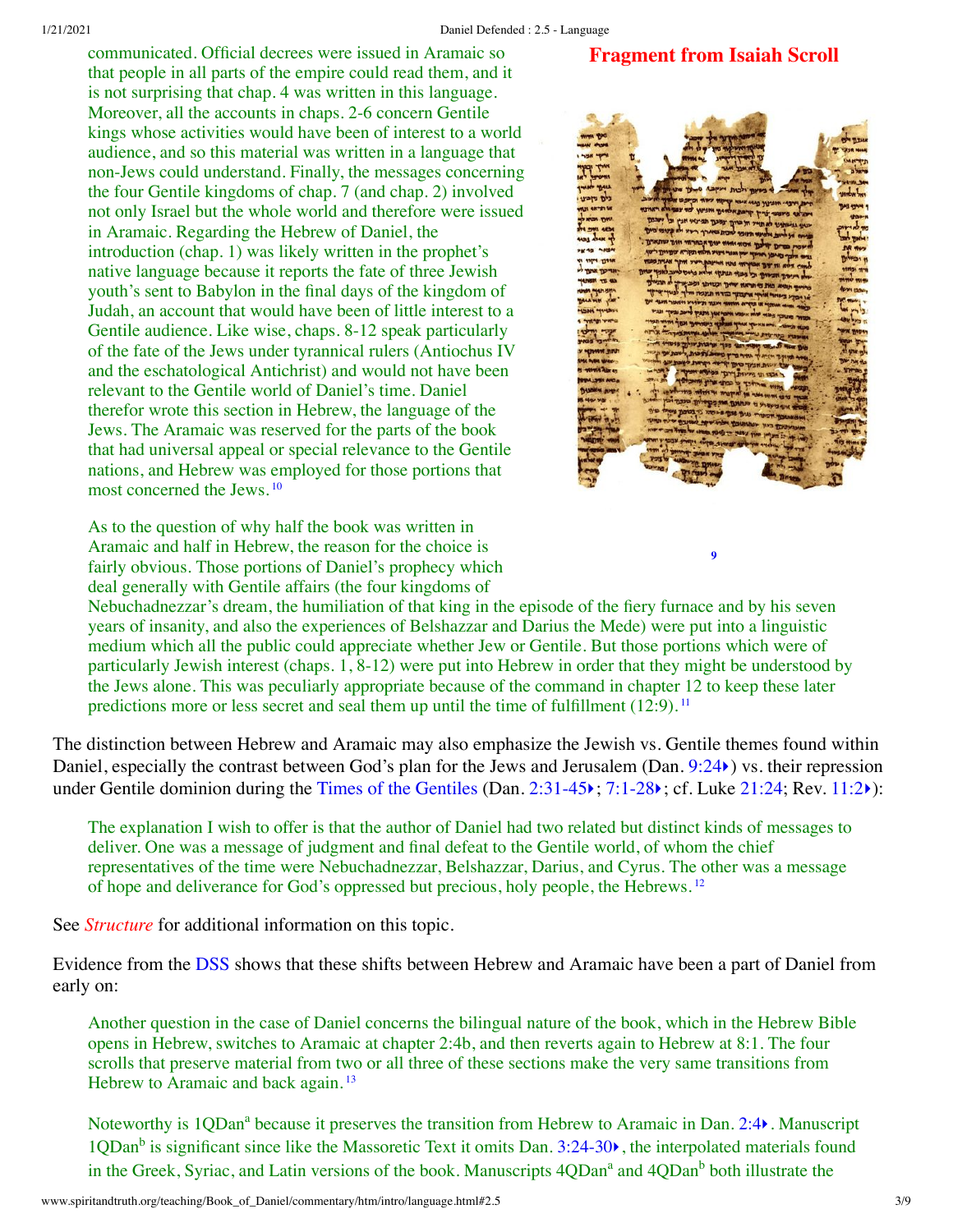<span id="page-3-2"></span><span id="page-3-1"></span>shift from Aramaic back to Hebrew at Dan. [8:1](http://www.spiritandtruth.org/bibles/nasb/b27c008.htm#Dan._C8V1) $\bullet$ , and 4QDan<sup>a</sup> is also notable due to its age, ca. 100-50 B.C.; 4QDan<sup>c</sup> has been dated in the second century B.C., a fact that has implications concerning the time of the books' composition . . . [14](#page-7-2)

Some have reasoned that the two languages are evidence of more than one author, but the shift from Hebrew to Aramaic in *mid-verse* argues against this idea. Moreover, other mixed language Near Eastern compositions have been found to use a similar technique for emphasis.<sup>[15](#page-7-3)</sup>

## **2.5.2.1.1 - Style of Aramaic**

<span id="page-3-3"></span>As might be expected, the critics have pointed to the style of the Aramaic within Daniel as evidence that the book was composed late, during the Maccabean era. They maintained that the Aramaic in Daniel was that of a *Western* rather than *Eastern* style. Others who have studied the question disagree, noting that the Aramaic of Daniel is Eastern, not Western. [16](#page-7-4) Presumably, Daniel would have composed in the Eastern style since he lived most of his life in Babylon. Still other scholars maintain that prior to the first century B.C., when Daniel would have written, there is no evidence that Aramaic had developed different Eastern and Western styles.<sup>[17](#page-7-5)</sup>

In any event, more recent studies have shown that the Aramaic of Daniel is of early composition—too early to have been written in the Maccabean era when the critics place the composition of Daniel:

<span id="page-3-4"></span>Kitchen notes that about ninety percent of the Aramaic vocabulary in Daniel occurs in fifth-century texts or earlier and maintains that words appearing in the fifth century presuppose their existence in the sixth century. Akkadian loan words in Aramaic are of no significance for dating since Aramaean migration into Mesopotamia from southern Babylonia persisted from the twelfth century B.C. All Persian words in Daniel are from Old Persian and therefore certainly plausible (even suggestive) for a pre-second-century dating. . . . In our opinion the strength of the argument for a pre-second-century Daniel comes from Daniel's proximity to both the Elephantine papyri and the Aramaic of Ezra. In this there appears to be a general consensus among the scholars. Without question the majority of the Elephantine papyri are fifth century B.C., and the majority of modem scholars agree that the original composition of Ezra is no later than the fourth century B.C. If Daniel is so similar to the Elephantine papryi and Ezra, is it not reasonable to think that the composition of Daniel is prior to the second century B.C.? [18](#page-7-6)

<span id="page-3-6"></span><span id="page-3-5"></span>The affinity of the Aramaic portion with known fifth-century Aramaic documents argues for its early composition. Fox writes, 'Recent studies on the Aramaic of Daniel indicate that it is closely akin to the fifthcentury Imperial Aramaic of Ezra and the Elephantine papyri, but very different from the later Palestinian derivations of Imperial Aramaic witnessed by the Genesis Apocryphon and the Targum of Job found among the Dead Sea Scrolls. It now appears that "the Genesis Apocryphon furnishes very powerful evidence that the Aramaic of Daniel comes from a considerably earlier period than the second century BC." ' [19](#page-7-7)

Critics have also pointed to the relatively later form of the spelling of some Aramaic terms as an indication of a Maccabean era composition. In reply, Leupold notes that this could be an indication of editing activities which were part of the process of scribal maintenance of the text:

We on our part, however, are meeting the critic on his own ground and are assuming for the moment that the Aramaic portions of Daniel, since they were written in the world language, may, for that matter, have been brought up to date in spelling and endings and the like as late as the second century B.C. The particular reason for this revision may well have been the fact that the Book of Daniel was being appreciated anew in the troublous times under Antiochus Epiphanes. . . . It would not necessitate the loss of a single word or the alteration of the meaning of a single sentence. It would be entirely parallel, let us say, with the fortunes of Luther's translation of the Bible, when the original of Luther of the sixteenth century is compared with reprints of the nineteenth and the twentieth centuries. Certain consonants are dropped, others are added; some are doubled; some endings are changed; new spellings appear. . . . who, because of the nineteenthcentury spelling, would venture the claim that Luther could not have been the author of the translation? . . . We cite Luther's translation as a parallel because German orthography has undergone more extensive variations than has the English during the last four centuries.<sup>[20](#page-7-8)</sup>

# <span id="page-3-7"></span><span id="page-3-0"></span>**2.5.2.2 - Greek Words**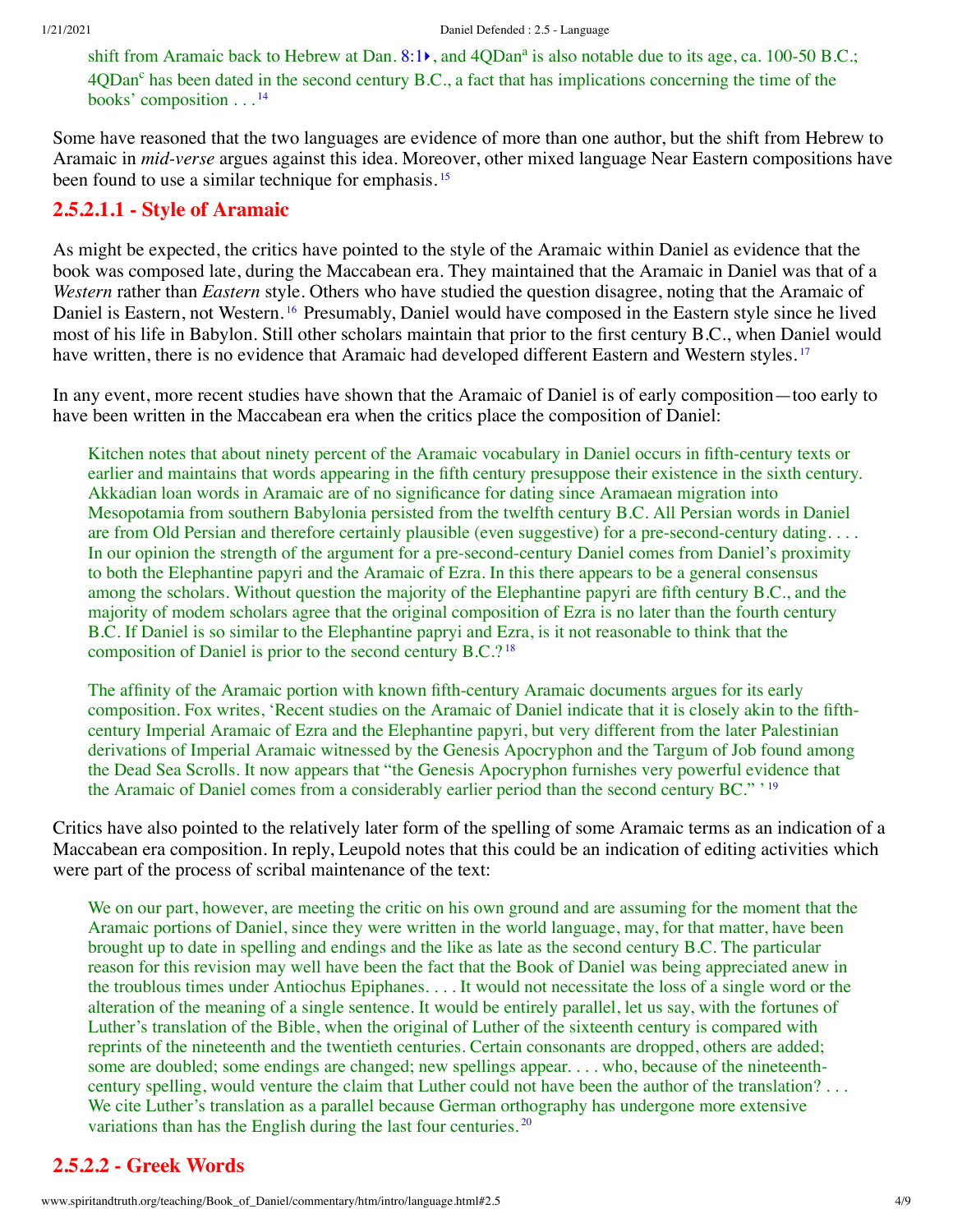Several musical instruments in chapter 3 of Daniel appear to be Aramaic transliterations of their Greek names.<sup>[22](#page-7-10)</sup> One English translation renders the musical terms as "harp"

<sup>p</sup> [ְפּ ַסְנ [ֵתִּרין](http://www.spiritandtruth.org/teaching/Book_of_Daniel/commentary/htm/intro/introduction.html#2.2.2.6)) "psaltery ",])qaṯrôm [ַק [ְתרוֹם](http://www.spiritandtruth.org/teaching/Book_of_Daniel/commentary/htm/intro/introduction.html#2.2.2.6)) <sup>e</sup>santērîn]), and  $\text{``symphony'' } (\overline{1})^{\text{in}}$   $\text{``sign}^{\text{e}}$   $\text{``sum}^{\text{e}} \text{''}$   $\text{``sum}^{\text{e}} \text{''}$  (Dan. [3:5](http://www.spiritandtruth.org/bibles/nasb/b27c003.htm#Dan._C3V5) $\text{``}$ , [7](http://www.spiritandtruth.org/bibles/nasb/b27c003.htm#Dan._C3V7) $\text{``}$ ,  $10\bullet$  $10\bullet$ ,  $15\bullet$  $15\bullet$  in the NKJV).

Critics assert that the appearance of some of these terms indicated a late date of composition for the book of Daniel because these Greek words would not have been known in Babylon in the sixth century B.C.

<span id="page-4-2"></span><span id="page-4-1"></span>**King David playing Zither**

<span id="page-4-8"></span><span id="page-4-7"></span><span id="page-4-6"></span><span id="page-4-0"></span>**[21](#page-7-9)**

Three Greek loan words that appear in the Aramaic portion of the book (cf. Dan.  $3:5\rightarrow, 7\rightarrow, 10\rightarrow, 15\rightarrow)$  $3:5\rightarrow, 7\rightarrow, 10\rightarrow, 15\rightarrow)$  $3:5\rightarrow, 7\rightarrow, 10\rightarrow, 15\rightarrow)$  $3:5\rightarrow, 7\rightarrow, 10\rightarrow, 15\rightarrow)$  $3:5\rightarrow, 7\rightarrow, 10\rightarrow, 15\rightarrow)$  $3:5\rightarrow, 7\rightarrow, 10\rightarrow, 15\rightarrow)$  $3:5\rightarrow, 7\rightarrow, 10\rightarrow, 15\rightarrow)$  $3:5\rightarrow, 7\rightarrow, 10\rightarrow, 15\rightarrow)$ ) are commonly cited as proof of a late date. Jeffrey insists that these words qaytěrôs, "zither" (Greek kitharis), pěsantērîn, "harp" (Greek psaltērion), and sûmpōněyâ, "pipes" (Greek symphōnia)

—"have a history within Greek that shows that they could hardly have come into Oriental languages until that spread of Greek culture which followed the campaigns of Alexander the Great . . ." Yet Kitchen points out that the Greek kitharis (Dan.  $3:5\rightarrow, 7\rightarrow, 10\rightarrow, 15\rightarrow$  $3:5\rightarrow, 7\rightarrow, 10\rightarrow, 15\rightarrow$  $3:5\rightarrow, 7\rightarrow, 10\rightarrow, 15\rightarrow$  $3:5\rightarrow, 7\rightarrow, 10\rightarrow, 15\rightarrow$  $3:5\rightarrow, 7\rightarrow, 10\rightarrow, 15\rightarrow$  $3:5\rightarrow, 7\rightarrow, 10\rightarrow, 15\rightarrow$  $3:5\rightarrow, 7\rightarrow, 10\rightarrow, 15\rightarrow$  $3:5\rightarrow, 7\rightarrow, 10\rightarrow, 15\rightarrow$ ) is know from Homer (eighth century B.C. at the latest [*Illiad* 13.731; *Odyssey* I:153]) and is not a certain sign of late composition. Although the other two words are not attested in Greek until after the sixth century B.C., this argument from silence does not mean that they were not present in the Greek language or that they were unknown in Babylon in the sixth century  $B.C.<sup>24</sup>$  $B.C.<sup>24</sup>$  $B.C.<sup>24</sup>$ 

<span id="page-4-4"></span><span id="page-4-3"></span>Greek culture had a wide influence in the Near East in the time of Daniel. Mitchell and Joyce identify significant cultural interactions facilitating the dissemination of Greek culture in the years 750, 660, 605-585, 595-570, 590, sixth-fifth century, and fifth century B.C. Boutflower also lists dates demonstrating contact of Assyria, Babylonia, and Egypt with the Asiatic Greeks for over a century before the age of Daniel: 715, 711, 707, 698, 697, 674, 664, 605, 595, 587 B.C. [25](#page-7-13) Moreover, there were Greek colonies in Palestine as early as the days of Hezekiah and possibly even earlier.<sup>[26](#page-7-14)</sup> Greek culture was dispersed abroad by extensive trading activities and also by the employment of Greek mercenaries in Egypt and Western Asia.<sup>[27](#page-7-15)</sup>

<span id="page-4-5"></span>Evidence of the extensive and early influence of Greek culture is reflected in the appearance of Greek words in other early Aramaic documents, such as the Elephantine Papyri dated to the fifth century B.C.<sup>[28](#page-8-0)</sup>

Furthermore, the terms in question are all *musical terms* which we might expect were among the earliest terms to cross language boundaries due to the wide influence of the arts and employment of foreign musicians. [29](#page-8-1) Musical terms frequently retain their original phonetic pronunciation by transliteration into the native tongue, much like the Italian words *piano* or *viola* in English. [30](#page-8-2)

In Daniel's day, the Neo-Babylonian empire had eclipsed the Assyrian empire and Babylon served as a center of commercial intercourse so Greek culture, some by way of earlier influence in Assyria, would be expected:

<span id="page-4-10"></span><span id="page-4-9"></span>The assumption that the instruments of the Greeks were in use among the Chaldeans early in the sixth century B. C., or even in the seventh and eighth, involves no difficulty whatever. It would seem strange, rather, if no traces of commercial intercourse with the Greeks at about the middle of the sixth century B. C. were found in Babylon, the primitive "city of merchants" (Eze. [17:4](http://www.spiritandtruth.org/bibles/nasb/b26c017.htm#Eze._C17V4), [12;](http://www.spiritandtruth.org/bibles/nasb/b26c017.htm#Eze._C17V12) cf. Jos. [7:21\)](http://www.spiritandtruth.org/bibles/nasb/b06c007.htm#Jos._C7V21), since the Assyrian kings Esar-haddon, Sargon, and Sennacherib were involved in either friendly or hostile relations with the Greeks of Asia Minor, as early as the eighth century B.C.<sup>[31](#page-8-3)</sup>

In fact, numerous scholars have remarked upon the relative paucity of Greek terms within Daniel—if Daniel were written in the Maccabean era as critics maintain, there should be many more Greek words found within the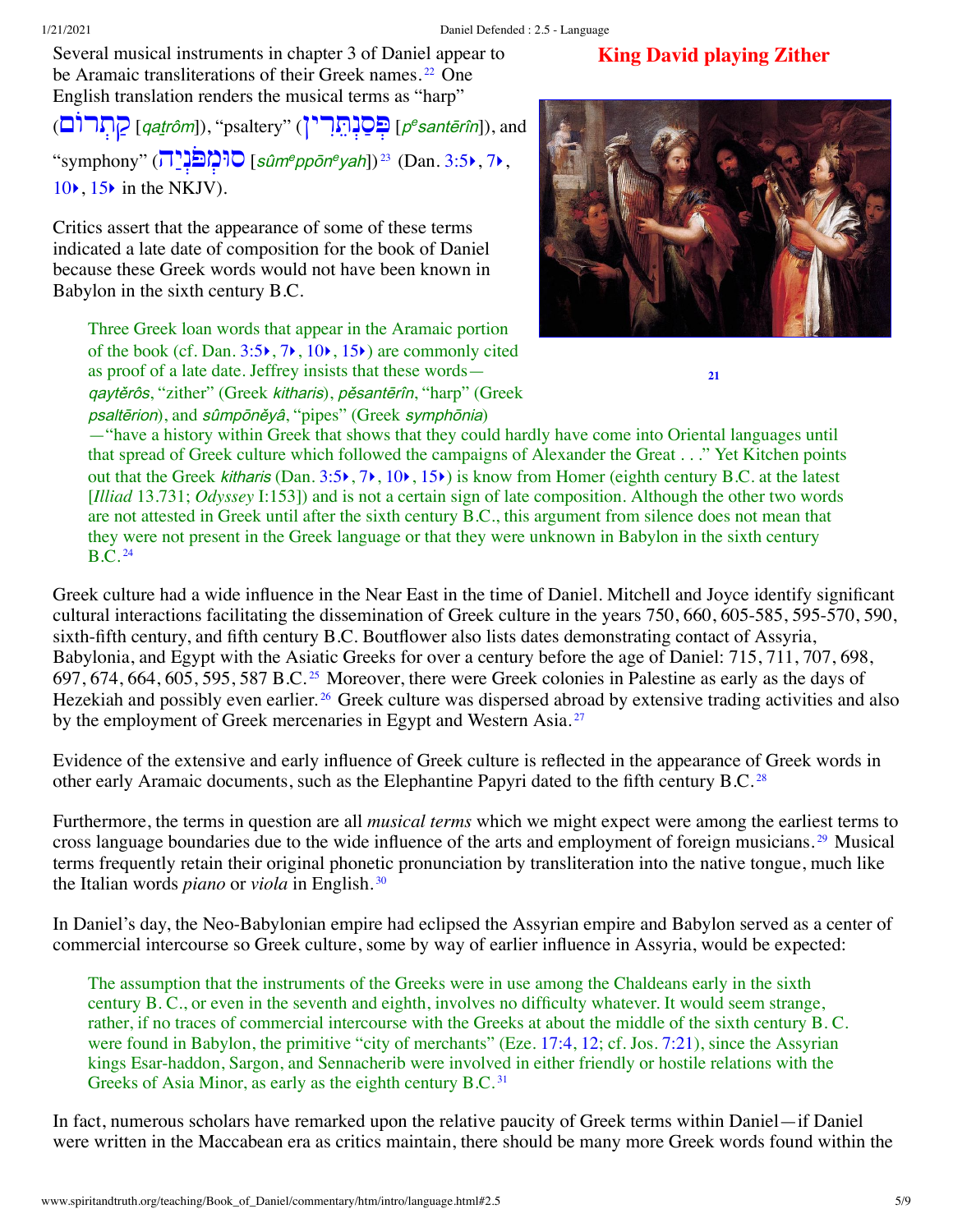text. For between the Medo-Persian empire of Daniel's time and the Maccabean era, we find the rise and fall of Alexander the Great which furthered the dissemination of Greek culture and influence:

Insuperable difficulties are encountered in attempting to explain how it was possible in the 160 years between Alexander's conquest of the Near East and the reign of Antiochus Epiphanes that not a single Greek term pertaining to administration or government had been adopted into the Aramaic of the early second century. Since there are at least fifteen Persian loan-words (largely pertaining to government functions and administrative titles) to be found in Daniel's Aramaic, it is perfectly evident that Aramaic, the lingua franca of the Babylonian capital, readily adopted foreign terms of this sort. But the fact that no such Greek terms are to be found in Daniel demonstrates beyond all reasonable doubt that this work was composed in the Persian period rather than after Greek had become the language of government in the Near East.<sup>[32](#page-8-4)</sup>

<span id="page-5-2"></span><span id="page-5-1"></span>In fact, the meager number of Greek terms in the Book of Daniel is a most convincing argument that the prophecy was not produced in the Maccabean period, the heart of the Greek era. By 170 B.C. Greekspeaking governments had controlled Babylon and Palestine for 150 years, and numerous Greek terms would be expected in a work produced during this time.<sup>[33](#page-8-5)</sup>

<span id="page-5-3"></span><span id="page-5-0"></span>[34](#page-8-6)

## **2.5.2.3 - Persian Words**

The text of Daniel also includes words of Persian origin. This too has been seen as evidence for a late date of composition for the book. But, as in the case of the *[Greek Words](#page-3-0)* found in Daniel, we find that the appearance of the terms is easily explained by early contact between Persia and Aramaic-speaking peoples as well as the restricted sphere in which the terms were employed.

To illustrate the wide diffusion of the Arameans, and their contact with Median tribes speaking the Old Persian well before the sixth-century date of the book of Daniel, Boutflower lists significant contacts in the following years: 1650, 1[35](#page-8-7)0, 1150, 1120, 1050, 1010, 885-860, 850, 770-730, 745, 744, 722, 536, and 471-411 B.C.<sup>35</sup>

<span id="page-5-5"></span><span id="page-5-4"></span>The presence of Akkadian loanwords . . . is, of course, unexceptional in a work such as Daniel, considering the cultural milieu from which it emerged. The same is true of the nineteen or so words of Persian origin, some of which are attested in the Targums. About half of the Persian loan words occur in Official Aramaic, and in general can be found in sixth- to fifth-century B.C. literary sources. It is worth noting that all such Persian terms are Old Persian in nature, i.e., earlier than ca 300 B.C., a fact which would be consistent with the linguistic situation of pre-Hellenistic Aramaic. [36](#page-8-8)

The majority of the Persian loan words are technical terms which were used within the sphere of governmental business—just the sort of terminology which Daniel, in his administrative position under the Medes and Persians, would have quickly acquired:

The speculation as to why Persian terms should be used is much ado about nothing. It would be natural for Daniel, who may have written or at least edited this passage after the Persian government had come to power, to bring the various offices up-to-date by using current expressions. The fact that Daniel was so familiar with these offices is another evidence that he lived in the sixth century B.C..<sup>[37](#page-8-9)</sup>

<span id="page-5-7"></span><span id="page-5-6"></span>For a careful examination of the list presented at once reveals the fact that at least twelve of the seventeen words listed are in the class of governmental terminology used at governmental headquarters—names of officials, technical terms, and the like. If Daniel moved in the circles of the new Persian government he must have become immediately aware of the new regime that the Persians set up, their new nomenclature to designate the new officials. Not only that, but he must have seen that to use the old terminology would have confused the new generation for which he was writing. [38](#page-8-10)

As mentioned concerning the contribution of *[The Septuagint](http://www.spiritandtruth.org/teaching/Book_of_Daniel/commentary/htm/intro/date.html#2.4.2.4)* regarding the *[Date](http://www.spiritandtruth.org/teaching/Book_of_Daniel/commentary/htm/intro/date.html#2.4)* of Daniel, there is evidence that by the time the [Septuagint](http://www.spiritandtruth.org/teaching/Book_of_Daniel/commentary/htm/glossary.html#5.2.80) was translated, the meaning of a number of the Persian terms had been forgotten. This would be unlikely if Daniel were written late.

Furthermore it should be observed that even in the Septuagint translation of Daniel, which dates presumably from 100 B.C., or sixty-five years after Judas Maccabeus, the rendition of several of the Aramaic technical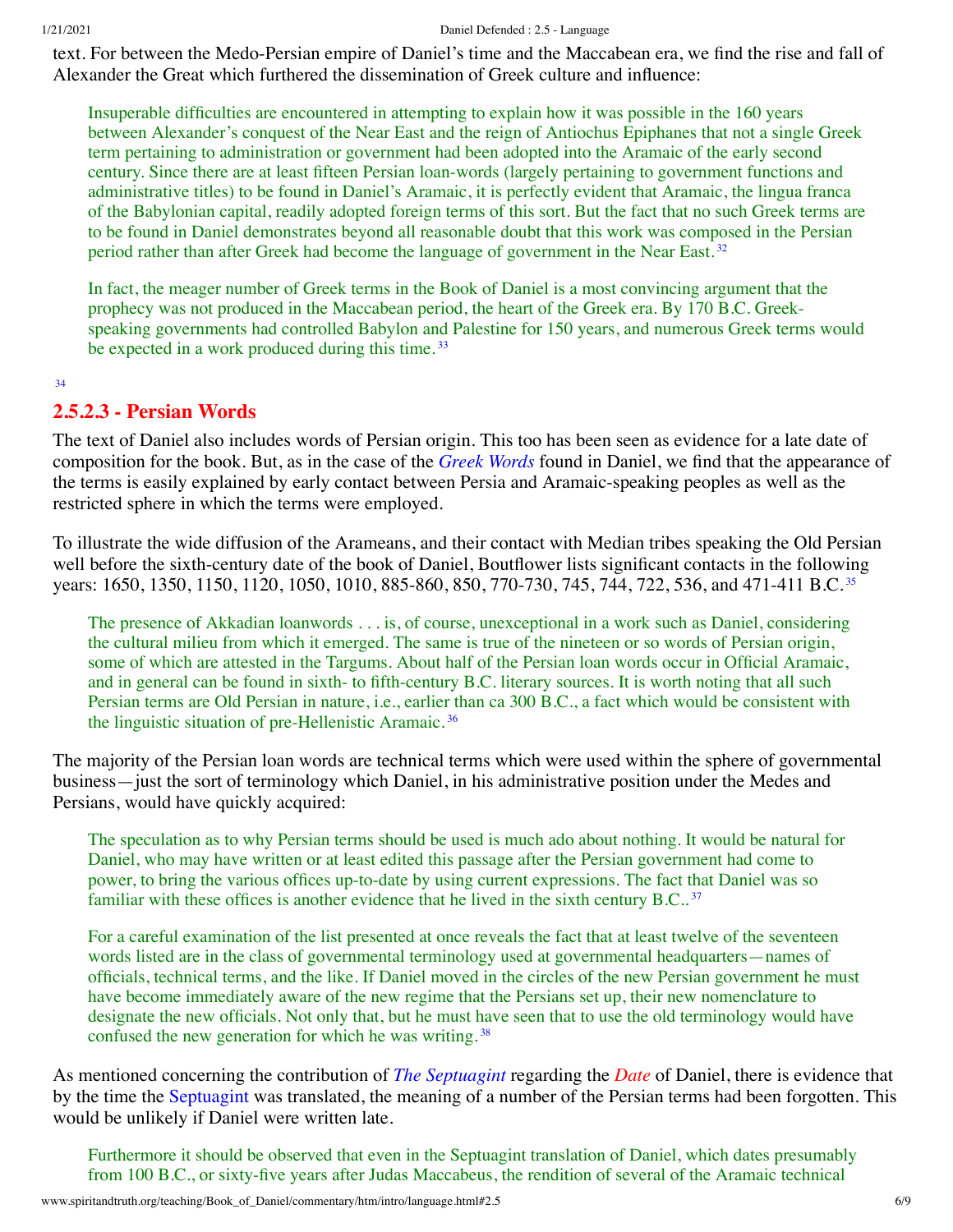1/21/2021 Daniel Defended : 2.5 - Language

<span id="page-6-11"></span>terms for state officials was mere conjecture. . . . It is impossible to explain how within five or six decades after Daniel was first composed (according to the Maccabean date hypothesis) the meaning of these terms could have been so completely forgotten even by the Jews in Egypt, who remained quite conversant in Aramaic as well as in Greek. (Cf. D. J. Wiseman, *Some Problems in the Book of Daniel*, p. 43.) [39](#page-8-11)

Moreover, some of the Persian words are from an older form of Persian which no longer existed by the Maccabean era:

<span id="page-6-12"></span>The Persian expressions in the book would seem to be rather strong evidence for an early time of composition. Kitchen points out that "the Persian words in Daniel are specifically, *Old Persian* words." Old Persian gave way to Middle Persian ca. 300 B.C., so these terms must have come from an era before Persia fell to the Greeks since the Middle Persian period began at that time and there are no Middle Persian expressions in the book. [40](#page-8-12)

In summary, the Persian terms which appear within the book of Daniel are exactly what one would expect if the book of Daniel were written in the sixth century B.C., shortly after the events it describes.<sup>[41](#page-8-13)</sup>

<span id="page-6-13"></span>The linguistic evidence that critical scholars once advanced with such enthusiasm as proof of a Maccabean date for Daniel has undergone sobering modification of late as a result of archaeological discoveries in the Near East. In 1891 S. R. Driver could write quite confidently that the Persian words in Daniel presupposed a period of composition after the Persian empire had been well established; the Greek words demanded, the Hebrew supported, and the Aramaic permitted a date subsequent to the conquest of Palestine by Alexander the Great in 332 B.C. . . . [but the] studies of Rosenthal have shown that the kind of Aramaic employed in Daniel was that which grew up in the courts and chancelleries from the seventh century B.C. on and subsequently became widespread in the Near East. Thus it cannot be employed as evidence for a late date of the book, and in fact it constitutes a strong argument for a sixth-century B.C. period of composition. . . . It is now known that the Persian load-words in Daniel are consistent with an earlier rather than a later date for the composition of the book. [42](#page-8-14)

<span id="page-6-14"></span>

#### **Notes**

- <span id="page-6-0"></span>[1](#page-0-1)Timothy Friberg, Barbara Friberg, and Neva F. Miller, *[Analytical](http://www.spiritandtruth.org/teaching/Book_of_Daniel/commentary/htm/bibliography.html#69263) Lexicon of the Greek New Testament* (Grand Rapids, MI: Baker Books, 2000), 67.
- <span id="page-6-2"></span><span id="page-6-1"></span>[2](#page-0-2) John F. Walvoord, *Daniel: The Key to Prophetic [Revelation](http://www.spiritandtruth.org/teaching/Book_of_Daniel/commentary/htm/bibliography.html#69564)* (Chicago, IL: Moody Bible Institute, 1971), 13-14.  $3$  Ibid., 21.
- <span id="page-6-3"></span>[4](#page-1-2)Charles Clough, *[Lessons](http://www.spiritandtruth.org/teaching/Book_of_Daniel/commentary/htm/bibliography.html#69201) on Daniel* (Spokane, WA: Ellen Kelso, [transcriber], 2006), 1.8.
- <span id="page-6-4"></span><sup>[5](#page-1-3)</sup>Passages like these demonstrate the importance of focusing on the long-term, big-picture concerning what God is doing in history rather than the here-and-now. This is why an understanding of the prophetic framework within Scripture is so important.
- <span id="page-6-5"></span>[6](#page-1-4) "In Bertholdt's day the critics counted *ten* Greek words in Daniel: they have no come down to *two*. Dr. Pusey denies that there are any."—Robert Anderson, *Daniel in the [Critic's](http://www.spiritandtruth.org/teaching/Book_of_Daniel/commentary/htm/bibliography.html#69102) Den* (Grand Rapids, MI: Kregel Publications, 1909, 1990), 43n2.
- <span id="page-6-6"></span>[7](#page-1-5) "A similar use of Aramaic is found in Ezra [4:8-](http://www.spiritandtruth.org/bibles/nasb/b15c004.htm#Ezra_C4V8)[6:18](http://www.spiritandtruth.org/bibles/nasb/b15c006.htm#Ezra_C6V18); [7:12-26](http://www.spiritandtruth.org/bibles/nasb/b15c007.htm#Ezra_C7V12); Jer. [10:11;](http://www.spiritandtruth.org/bibles/nasb/b24c010.htm#Jer._C10V11) and the two words of the compound name *Jegar-Sahadutha* in Genesis [31:47](http://www.spiritandtruth.org/bibles/nasb/b01c031.htm#Gen._C31V47)."—Walvoord, *Daniel: The Key to Prophetic [Revelation](http://www.spiritandtruth.org/teaching/Book_of_Daniel/commentary/htm/bibliography.html#69564)*, 14.
- <span id="page-6-7"></span><sup>[8](#page-1-6)</sup> "If someone looks at a copy of the Hebrew Bible, these sections in Aramaic will appear no different from other parts of the Old Testament. This is true because the Aramaic characters are like those of the Hebrew, or, to be more exact, the squareshaped Hebrew letters are actually borrowed from the Aramaic. . . ."—Neil R. Lightfoot, *How We Got the [Bible](http://www.spiritandtruth.org/teaching/Book_of_Daniel/commentary/htm/bibliography.html#69383)* (Grand Rapids, MI: Baker Book House, 2003), 28.
- <span id="page-6-8"></span> $^9$  $^9$ Dead Sea Scroll - part of Isaiah Scroll (Isa. [57:17](http://www.spiritandtruth.org/bibles/nasb/b23c057.htm#Isa._C57V17)-[59:9](http://www.spiritandtruth.org/bibles/nasb/b23c059.htm#Isa._C59V9)), 1QIsa $^b$ , (ca 100 B.C.) Image courtesy of Daniel [Baranek](http://commons.wikimedia.org/wiki/File:1QIsa_b.jpg). Image is in the public domain.
- <span id="page-6-9"></span>[10](#page-2-1)Stephen R. Miller, ["Daniel,"](http://www.spiritandtruth.org/teaching/Book_of_Daniel/commentary/htm/bibliography.html#69408) in E. Ray Clendenen, Kenneth A. Mathews, and David S. Dockery, eds., *The New American [Commentary](http://www.spiritandtruth.org/teaching/Book_of_Daniel/commentary/htm/bibliography.html#69419)* (Nashville, TN: Broadman & Holman, 1994), 48.
- <span id="page-6-10"></span>[11](#page-2-2)Gleason Leonard Archer, *A Survey of Old Testament [Introduction](http://www.spiritandtruth.org/teaching/Book_of_Daniel/commentary/htm/bibliography.html#69109)* (Chicago, IL: Moody Press, 1998, c1994), 434.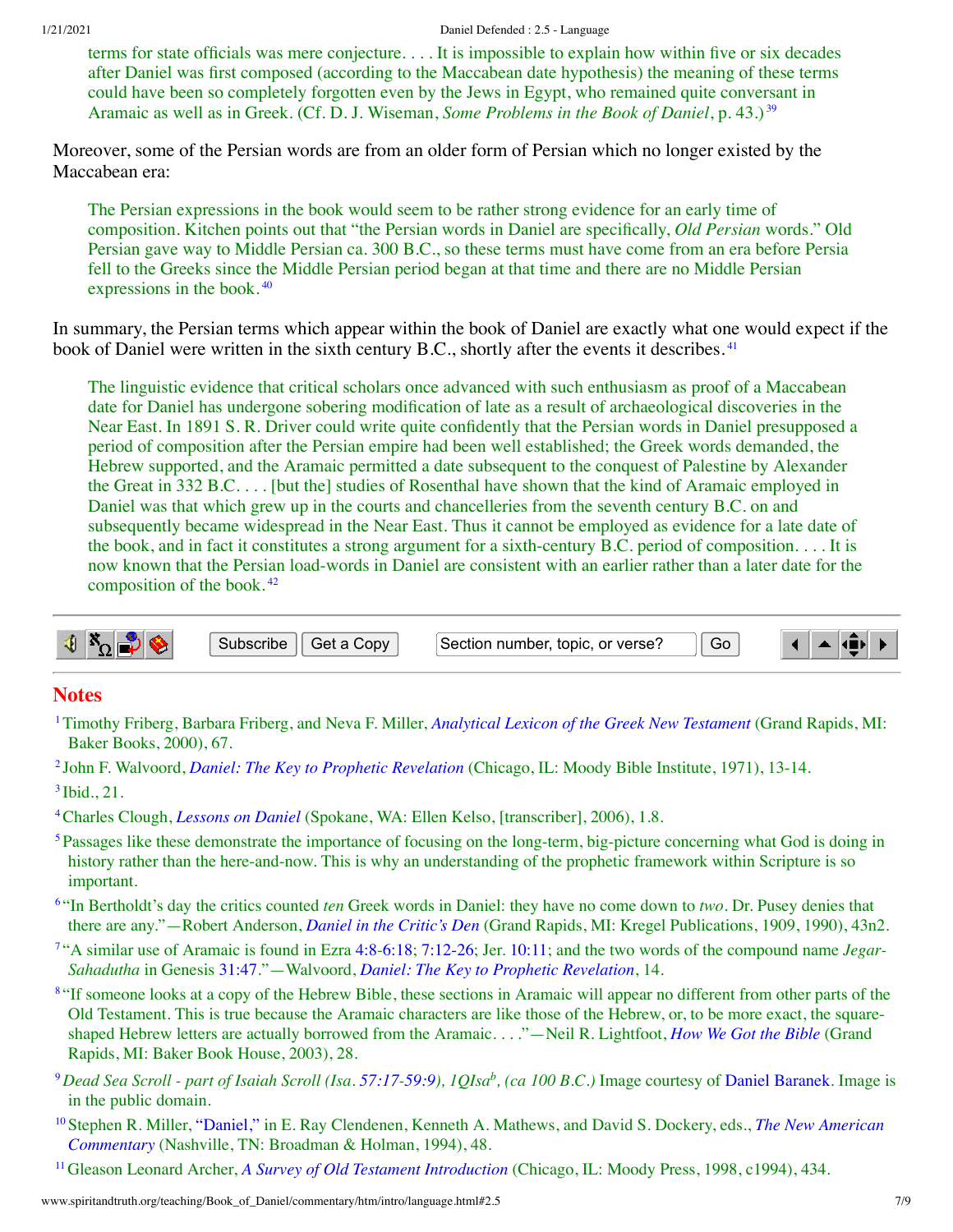<span id="page-7-0"></span>[12](#page-2-3)Robert Duncan Culver, *[Daniel](http://www.spiritandtruth.org/teaching/Book_of_Daniel/commentary/htm/bibliography.html#69210) and the Latter Days* (Chicago, IL: Moody Press, 1954, 1977), 108.

<span id="page-7-1"></span>[13](#page-2-4)Martin Abegg, Peter Flint, and Eugene Ulrich, *The Dead Sea [Scrolls](http://www.spiritandtruth.org/teaching/Book_of_Daniel/commentary/htm/bibliography.html#69221) Bible* (New York, NY: Harper Collins, 1999), 483. [14](#page-3-1)Miller, *[Daniel](http://www.spiritandtruth.org/teaching/Book_of_Daniel/commentary/htm/bibliography.html#69408)*, 50.

<span id="page-7-3"></span><span id="page-7-2"></span><sup>[15](#page-3-2)</sup> "However, in the light of what is now known about Near Eastern literary forms, it is possible to refute conclusively the arguments for diversity of authorship posited on the ground that the book contains two languages. The device whereby the main corpus of a literary composition was enclosed within a contrasting linguistic form so as to heighten the effect was commonly used in constructing single, integrated Mesopotamian compositions such as the Code of Hammurabi. Daniel, therefore, should be understood as a consciously composed literary unit involving Hebrew and Aramaic components."— Roland K. Harrison, ["Daniel,](http://www.spiritandtruth.org/teaching/Book_of_Daniel/commentary/htm/bibliography.html#69293) Book of," in Geoffrey W. Bromiley, ed., *The International Standard Bible [Encyclopedia,](http://www.spiritandtruth.org/teaching/Book_of_Daniel/commentary/htm/bibliography.html#69323) Revised* (Grand Rapids, MI: William B. Eerdmans Publishing Co., 1979, 1915), 862.

<span id="page-7-4"></span><sup>[16](#page-3-3)</sup>The position of the verb in the Aramaic of Daniel has been found to reflect that of an Eastern, rather than Western style of composition, "Now this is a very damaging admission indeed, for if Daniel was really composed by a Jewish patriot in Judea during the early second century B.C. it could not possibly have been composed in an eastern type of Aramaic."— Gleason Leonard Archer, "Modern [Rationalism](http://www.spiritandtruth.org/teaching/Book_of_Daniel/commentary/htm/bibliography.html#69108) and the Book of Daniel," in *[Bibliotheca](http://www.spiritandtruth.org/teaching/Book_of_Daniel/commentary/htm/bibliography.html#69144) Sacra*, vol. 136 no. 542 (Dallas, TX: Dallas Theological Seminary, April-June 1979), 143.

<span id="page-7-5"></span><sup>[17](#page-3-4)</sup> "As Martin observes . . . 'When he [Driver] wrote, the only material available was too late to be relevant. Subsequently, R. D. Wilson, making use of earlier materials that had come to light, was able to show that the distinction between Eastern and Western Aramaic did not exist in pre-Christian times. This has since been amply confirmed by H. H. Schaeder.' "— Walvoord, *Daniel: The Key to Prophetic [Revelation](http://www.spiritandtruth.org/teaching/Book_of_Daniel/commentary/htm/bibliography.html#69564)*, 15. "It used to be asserted rather confidently that the Aramaic of this book bears such a close resemblance to the Western Aramaic that is found in Jewish sources that originated in Palestine about this time [of the Maccabees] or later that it must be classed as Western Aramaic. This claim was then naturally followed by the contention that Daniel, who had spent practically three-fourths or more of his life farther east, where the Eastern Aramaic was spoken, would naturally have written in Eastern Aramaic had he written this book. . . Wilson proved rather exhaustively, also on the basis of the papyri, that such a claim cannot be substantiated . . . Charles formulates his findings . . . 'The differentiation of Aramaic into Eastern and Western cannot from existing documents and inscriptions be established before the first century B.C., if so early.' "—H. C. Leupold, *[Exposition](http://www.spiritandtruth.org/teaching/Book_of_Daniel/commentary/htm/bibliography.html#69381) of Daniel* (Grand Rapids, MI: Baker Book House, 1949, 1969), 30.

<span id="page-7-6"></span>[18](#page-3-5)Robert I. Vasholz, ["Qumran](http://www.spiritandtruth.org/teaching/Book_of_Daniel/commentary/htm/bibliography.html#69550) And The Dating Of Daniel," in *Journal of the Evangelical [Theological](http://www.spiritandtruth.org/teaching/Book_of_Daniel/commentary/htm/bibliography.html#69331) Society*, vol. 21 no. 4 (Evangelical Theological Society, December 1978), 316-317.

<span id="page-7-7"></span>[19](#page-3-6) J. Paul Tanner, "The Literary [Structure](http://www.spiritandtruth.org/teaching/Book_of_Daniel/commentary/htm/bibliography.html#69535) of the Book of Daniel," in *[Bibliotheca](http://www.spiritandtruth.org/teaching/Book_of_Daniel/commentary/htm/bibliography.html#69145) Sacra*, vol. 137 no. 545 (Dallas, TX: Dallas Theological Seminary, January-March 1968), 273.

<span id="page-7-8"></span>[20](#page-3-7)Leupold, *[Exposition](http://www.spiritandtruth.org/teaching/Book_of_Daniel/commentary/htm/bibliography.html#69381) of Daniel*, 33-34.

<span id="page-7-9"></span>[21](#page-4-0)*King David playing the Zither.* Image courtesy of [Andrea](http://commons.wikimedia.org/wiki/File:Andrea_Celesti_-_King_David_Playing_the_Zither_-_WGA04619.jpg) Celesti, (1637-1712). Image is in the public domain.

<span id="page-7-10"></span><sup>[22](#page-4-1)</sup> "Satrap" (Dan. [6:1](http://www.spiritandtruth.org/bibles/nasb/b27c006.htm#Dan._C6V1) $\blacktriangleright$ ) was once thought to be a Greek term, but "In this connection scholars have now become aware that the term 'satrap,' which was once thought to have been Greek in origin, was actually derived from the Old Persian form kshathrapān, which also occurred in cuneiform inscriptions as shatarpānu, giving rise to the Greek term 'satrap.' "— Roland K. Harrison, *[Introduction](http://www.spiritandtruth.org/teaching/Book_of_Daniel/commentary/htm/bibliography.html#69294) to the Old Testament* (Peabody, MA: Prince Press, 1969, 1999), 1125.

<span id="page-7-11"></span> $23$  "Symphony" in the NKJV may have been misleadingly translated as "dulcimer" in the KJV, "The earliest meaning of the Greek word *sumphonia* [Dan. [3:5](http://www.spiritandtruth.org/bibles/nasb/b27c003.htm#Dan._C3V5))] was 'sounding together,' that is, the simultaneous playing of instruments or voices producing a concord. Jerome, commenting on Luke [15:25](http://www.spiritandtruth.org/bibles/nasb/b42c015.htm#Luke_C15V25) where the word occurs, noted: 'The symphonia is not a kind of instrument, as some Latin writers think, but it means concordant harmony.' "—Edwin M. Yamauchi, ["Archaeological](http://www.spiritandtruth.org/teaching/Book_of_Daniel/commentary/htm/bibliography.html#69596) Backgrounds of the Exilic and Postexilic Era, Part I: The Archaeological Background of Daniel," in *[Bibliotheca](http://www.spiritandtruth.org/teaching/Book_of_Daniel/commentary/htm/bibliography.html#69145) Sacra*, vol. 137 no. 545 (Dallas, TX: Dallas Theological Seminary, January-March 1968), 12.

<span id="page-7-13"></span>[25](#page-4-4) Josh McDowell, *Daniel in the [Critics'](http://www.spiritandtruth.org/teaching/Book_of_Daniel/commentary/htm/bibliography.html#69404) Den* (San Bernardino, CA: Here's Life Publishers, 1979), 98-99.

<span id="page-7-14"></span><sup>[26](#page-4-5)</sup> "According to Professor Sayce, 'there were Greek colonies on the coast of Palestine in the time of Hezekiah'—a century before Daniel was born; 'and they already enjoyed so much power there that a Greek usurper was made King of Ashdod. The Tel el-Amarna tablets have enabled us to carry back a contract between Greece and Canaan to a still earlier period' [*The Higher Criticism and the Monuments*, pp. 494, 495]. Indeed, he goes on to indicate the possibility 'that there was intercourse and contact between the Canaanites or Hebrews and Palestine and the Greeks for the Aegean as far back as the age of Moses.' "—Anderson, *Daniel in the [Critic's](http://www.spiritandtruth.org/teaching/Book_of_Daniel/commentary/htm/bibliography.html#69102) Den*, 47.

<span id="page-7-15"></span><sup>[27](#page-4-6)</sup> "Recent archaeological evidence has demonstrated that the whole argument based upon the premise that Greek loan words could not have been found in Near Eastern literature before the time of Alexander the Great is flawed. W. F. Albright declared; 'Greek traders and mercenaries were familiar in Egypt and throughout Western Asia from the early seventh

<span id="page-7-12"></span>[<sup>24</sup>](#page-4-3)Miller, *[Daniel](http://www.spiritandtruth.org/teaching/Book_of_Daniel/commentary/htm/bibliography.html#69408)*, 28-29.